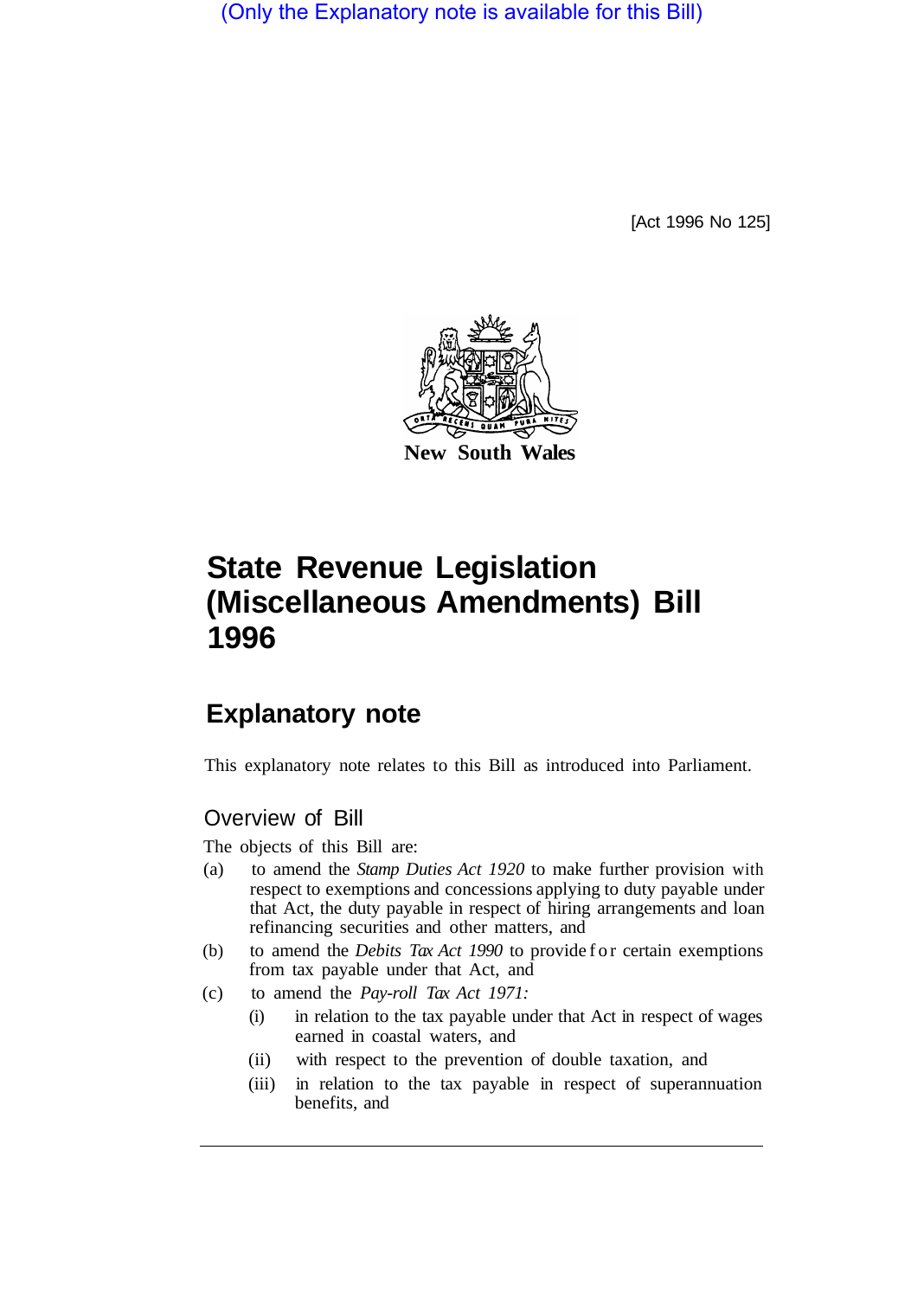Explanatory note

- $(d)$ to amend the *Land Tax Act 1956* to extend the operation of certain provisions relating to flood liable land to land that the Chief Commissioner of Land Tax considers unsuitable for building, and to amend the *Land Tax Management Act 1956* in relation to the exemption available in respect of a principal place of residence, and
- to amend the *Revenue Laws (Reciprocal Powers) Act 1987* by way of  $(e)$ statute law revision, and
- to amend the *State Revenue Legislation Further Amendment Act 1995*   $(f)$ in relation to the date on which an amendment made by that Act is to have taken effect, and
- to amend the *State Revenue Legislation Further Amendment Act 1996*   $(g)$ as a consequence of amendments made to the *Pay-roll Tax Act 1971.*

## Outline of provisions

**Clause l** sets out the name (also called the short title) of the proposed Act.

**Clause 2** provides for the commencement of the proposed Act.

**Clause 3** is a formal provision giving effect to the amendments to the *Stamp Duties Act 1920* set out in Schedule 1.

**Clause 4** is a formal provision giving effect to the amendments to the *Debits Tax Act 1990* set out in Schedule 2.

**Clause 5** is a formal provision giving effect to the amendments to the *Pay-roll Tax Act 1971* set out in Schedule 3.

**Clause 6** is a formal provision giving effect to the amendments to the *Land Tax Act 1956* and the *Land Tax Management Act 1956* set out in Schedule 4.

**Clause 7** is a formal provision giving effect to the amendments to the *Revenue Laws (Reciprocal Powers) Act 1987* set out in Schedule 5.

**Clause 8** is a formal provision giving effect to the amendment to the *State Revenue Legislation Further Amendment Act 1995* set out in Schedule 6.

**Clause 9** is a formal provision giving effect to the amendment to the *State Revenue Legislation Further Amendment Act 1996* set out in Schedule 7. The amendment is made as a consequence of the amendments made by Schedule 3.

Explanatory note page 2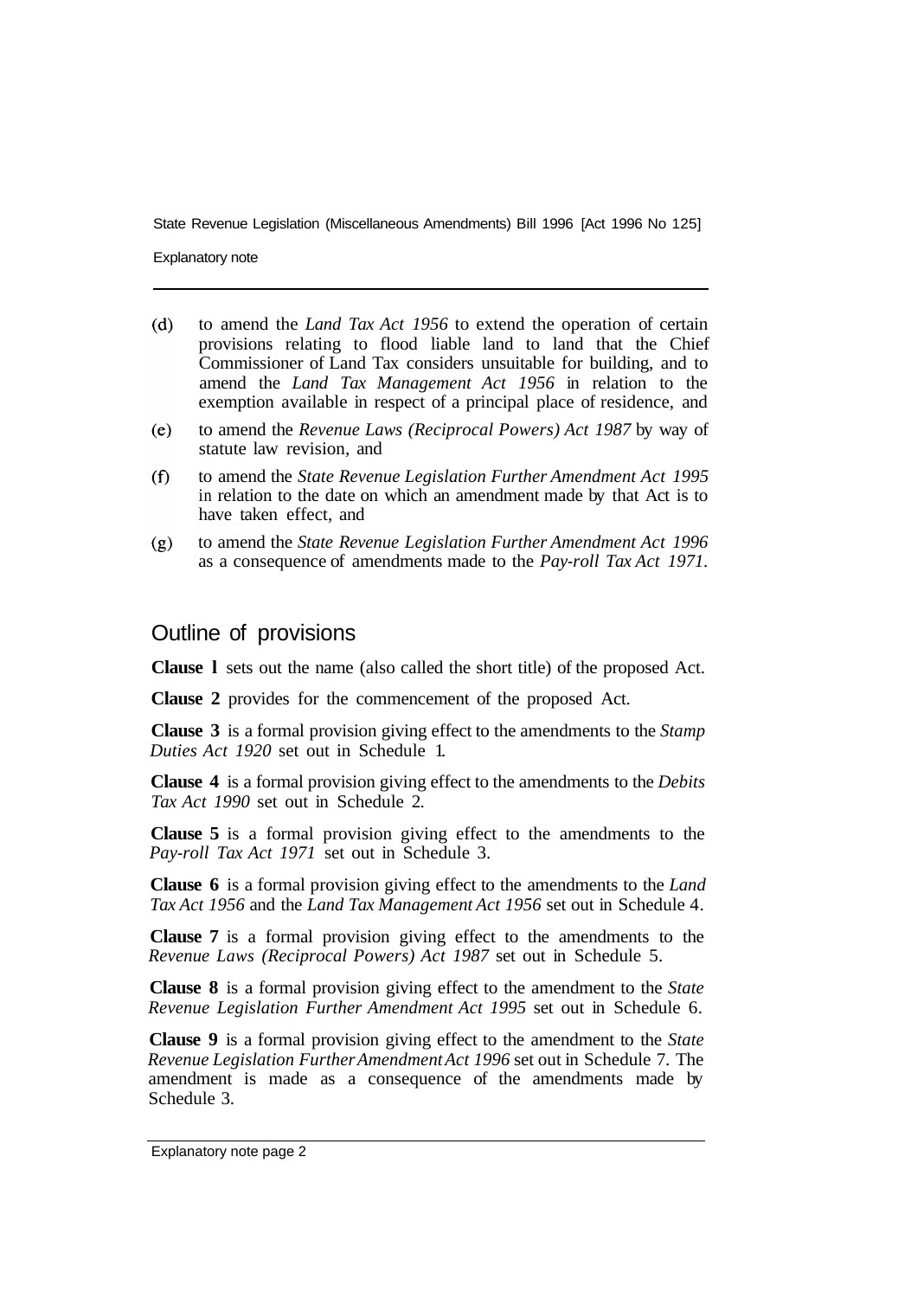Explanatory note

## **Schedule 1 Amendment of Stamp Duties Act 1920**

## **Payment of duty by return**

Section 38C currently permits duty to be paid under the Act periodically according to a system of returns furnished by approved duty-payers who are themselves responsible for stamping dutiable instruments. **Schedule l [l]**  amends the section to provide for an alternative method of implementing the scheme using computer-stored record systems.

## **Share transfers not evidenced by a dutiable instrument**

Section 44A of the Act levies duty on certain transactions not evidenced by a dutiable instrument. In the case of a transfer of shares or share rights, duty is payable when the shares or rights are transferred for full value. **Schedule 1 [2]** amends the section so that duty is payable even when the shares or rights are transferred for no consideration or less than full consideration.

## **Exemptions from stamp duty**

#### **Share transfers to third parties following dissolution of marriage or other relationship**

Section 74CB of the Act exempts from duty instruments that are executed in pursuance of an order under the *Family Law Act 1975* of the Commonwealth or the *De Facto Relationships Act 1984* settling property on the parties to the marriage or relationship. **Schedule l [3]** amends the section so that the exemption extends to apply to a share transfer to a third party in order to comply with a requirement of the *Corporations Law* (for example, a requirement that there be at least two shareholders in a company) and to a declaration of trust in favour of the transferor or the other party to the marriage or relationship.

#### **Conveyances of property to trustees or custodians of superannuation funds or trusts**

**Schedule 1 [13]** and **[14]** amend sections 82AA and 82AB of the Act to provide that certain conveyances effected for the better management of superannuation funds are exempt from stamp duty. Duty would ordinarily be payable when the property of a superannuation fund is transferred to a managed trust in exchange for trust units, resulting in a transfer of beneficial .ownership of the property concerned. The amendment provides that in these circumstances the ownership of the property is to be treated as unchanged.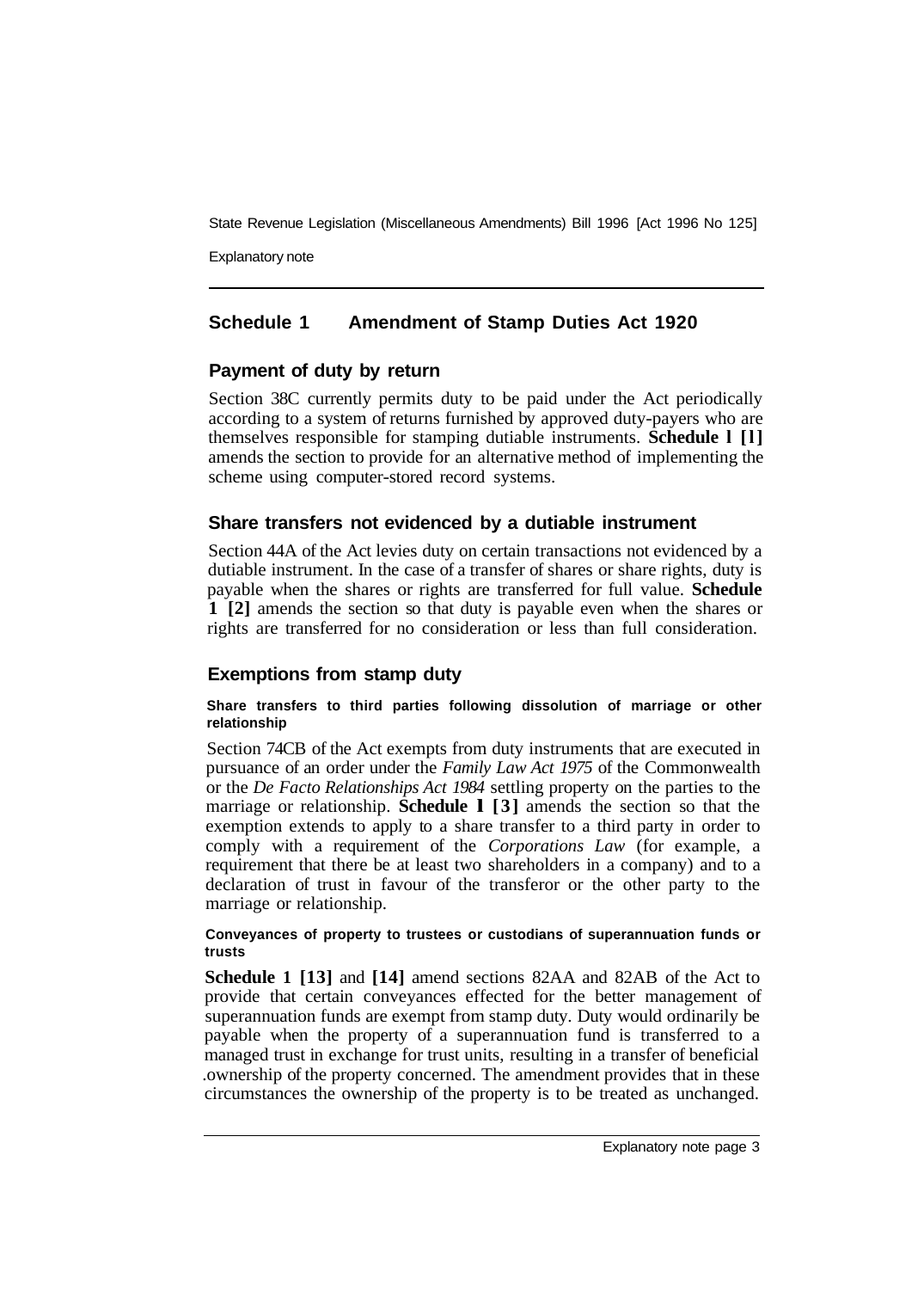Explanatory note

#### **Duty on hiring arrangements**

Section 74D defines *Equipment financing arrangement* for the purposes of a duty reduction afforded by section 74F. **Schedule 1 [4]-[8]** amend section 74D to make it clear that:

- (a) the expression includes an arrangement under a hire-purchase agreement for any term, and
- (b) floor plan bailments are not dutiable as hiring arrangements, and
- (c) in so far as the expression includes an arrangement under an agreement that is not a hire-purchase agreement but is a hiring agreement for a term of at least 9 months, an agreement is taken to be for a term of less than 9 months unless it is so worded that it cannot be terminated by the hirer sooner than 9 months after its commencement (otherwise than by a full payout of the contracted price or by a refinancing) without substantial penalty, and
- (d) *refinancing* of a hiring arrangement does not include a refinancing only of the residual payment due under the arrangement.

**Schedule 1 [9]-[12]** amend section 74F to make it clear that the provisions of section 74F (7A) apply only to amounts received and duty payable, and require returns to be lodged, in relation to hiring arrangements other than equipment financing arrangements.

#### **Refinancing loan securities**

**Schedule 1 [15]** repeals and substitutes section 84CAA, which affords concessions with respect to stamp duty on loan securities in the case of a loan security that is for refinancing only. The purpose of the re-enactment is to make it clear that:

- (a) to obtain the concession, it is not necessary for the borrower to be named in the loan security, and
- (b) only one loan security document (or one per lender, in a case where refinancing involves more than one lender) is capable of exemption from duty under the section in respect of any particular transaction, any collateral instruments being liable to duty at the usual nominal rate, and
- (c) the benefit of the concession is available even where a loan is refinanced by several lenders, in which case that benefit is apportioned between them.

Explanatory note page 4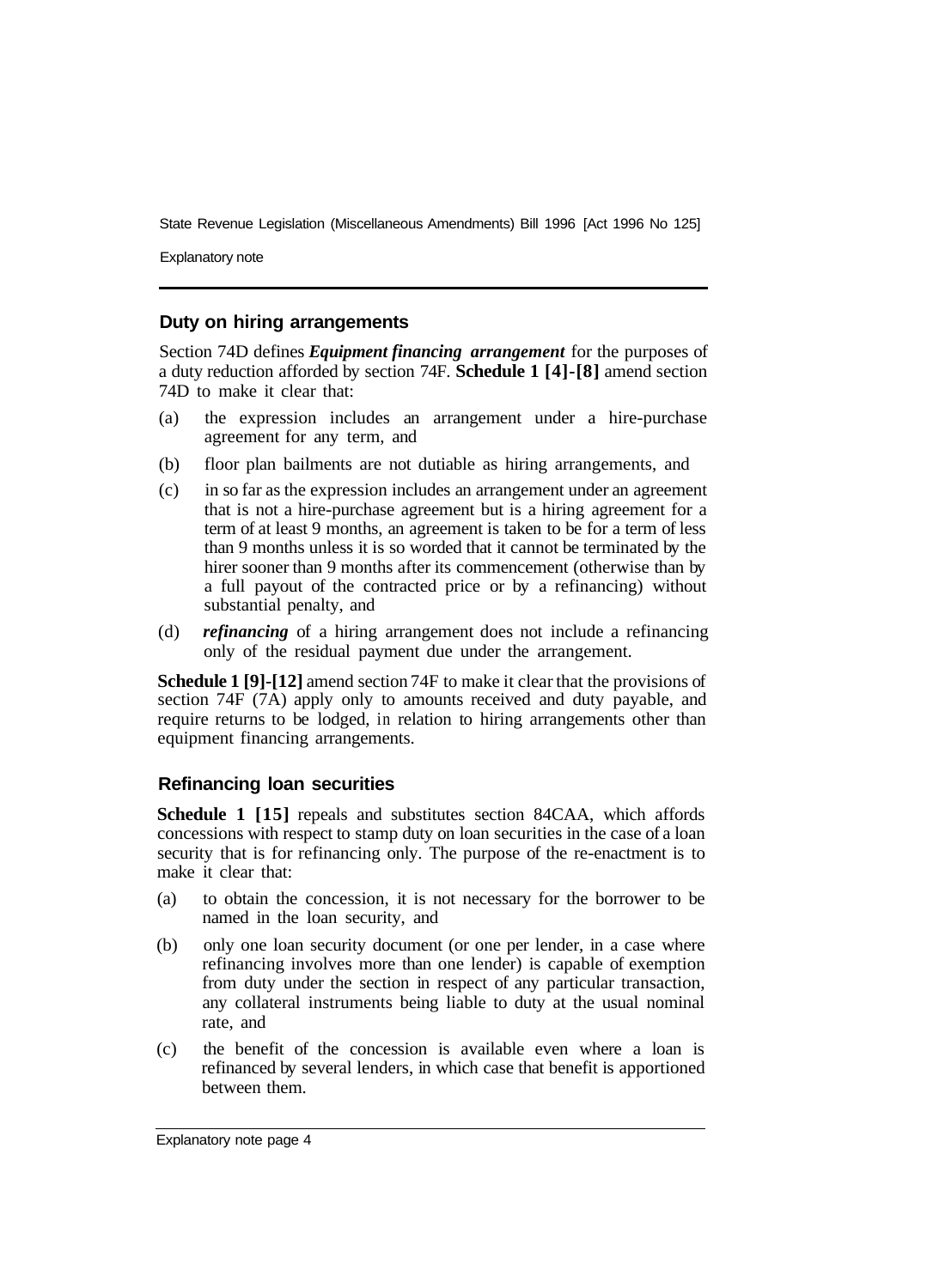Explanatory note

## **Exemptions from financial institutions duty**

#### **Charitable trusts**

**Schedule 1 [21]** amends the definition of *charitable organisation* in section 98 (1) so as to provide for the exemption from financial institutions duty of trusts established for charitable purposes.

#### **Transfer of engagements of credit unions**

A "transfer of engagement" is said to occur when, as a result of amalgamation of credit unions, members of a defunct credit union automatically become members of another credit union, resulting in a transfer of accounts. **Schedule 1 [22]** and **[23]** amend section 98A to provide for the exemption of credit union receipts from financial institutions duty on the account transfer. The exemption is similar to existing exemptions in relation to transfers of accounts as a result of amalgamation of other financial institutions.

#### **IATA accounts**

**Schedule 1 [25]** amends section 98U to provide for the exemption from financial institutions duty of the account held by International Air Transport Association for the clearing and settlement of funds between agents and airline principals.

#### **Stock exchange clearing and settlement accounts**

**Schedule l [26]** amends section 98U to provide for the exemption from financial institutions duty of the account held by ASX Settlement and Transfer Corporation Pty Limited (a company controlled by the Australian Stock Exchange) for clearing and settlement.

#### **Fund operated by electricity authority**

**Schedule 1 [27]** amends section 98U to provide for the exemption from financial institutions duty of the Market Settlements Fund operated by the New South Wales Electricity Transmission Authority for the purposes of the *Electricity Supply Act 1995.* 

#### **Exemptions from marketable securities duty**

#### **Off-market trading of instalment receipts**

**Schedule l [16], [18]-[20], [28]** and **[29]** amend various provisions of the Act in order that stamp duty on instalment receipts (such as those issued by the Commonwealth Bank) will be payable in the Australian jurisdiction in which the issuing company was incorporated.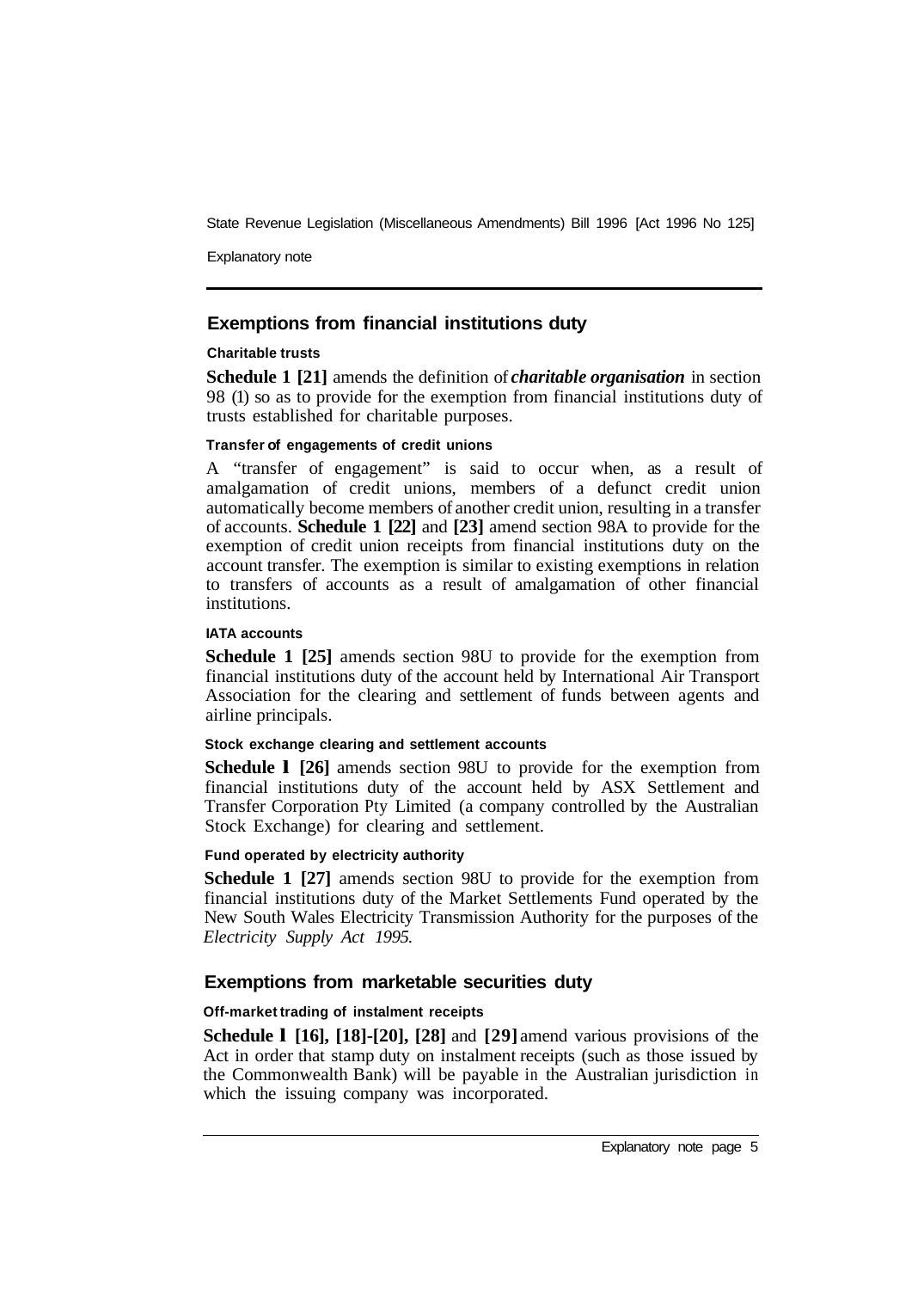Explanatory note

#### **Benchmark All Ordinaries Trust**

**Schedule l [30]** amends the Second Schedule to the Act to provide for exemption from marketable securities duty in respect of a transfer of shares in exchange for units in Benchmark All Ordinaries Trust. **Schedule l [17]**  makes a consequential amendment.

#### **Loan securities duty on advances made to retirement villages**

**Schedule I [31]** amends the Second Schedule to the Act to provide ageneral exemption from loan securities duty in respect of a debenture granted, in conjunction with a lease, by a non-profit organisation operating a retirement village to a resident of the village.

#### **Caveat over land subject to unpaid stamp duty**

**Schedule 1 [32]** amends Schedule 2A to the Act to enable the Chief Commissioner of Stamp Duties to lodge a caveat with respect to a property purchased under the First Home Purchase Scheme where instalments of duty are more than 3 months in arrears. This will enable the Chief Commissioner to collect the duty owing out of the proceeds of a sale of the property.

#### **Minor amendments**

**Schedule l [24]** makes a minor amendment by way of statute law revision.

**Schedule l [33]** and **[34]** amend the Tenth Schedule to the Act to provide for savings and transitional provisions as a consequence of amendments made by the proposed Act.

## **Schedule 2 Amendment of Debits Tax Act 1990**

#### **Exemption from debits tax**

**Schedule 2 [2]** provides for an exemption from debits tax for the Australian Olympic Committee Incorporated and the New South Wales Olympic Council Incorporated.

**Schedule 2 [3]** provides for an exemption from debits tax for the Market Settlements Fund operated by the New South Wales Electricity Transmission Authority for the purposes of the *Electricity Supply Act 1995.* 

#### **Minor amendment**

**Schedule 2 [l]** makes a minor amendment by way of statute law revision.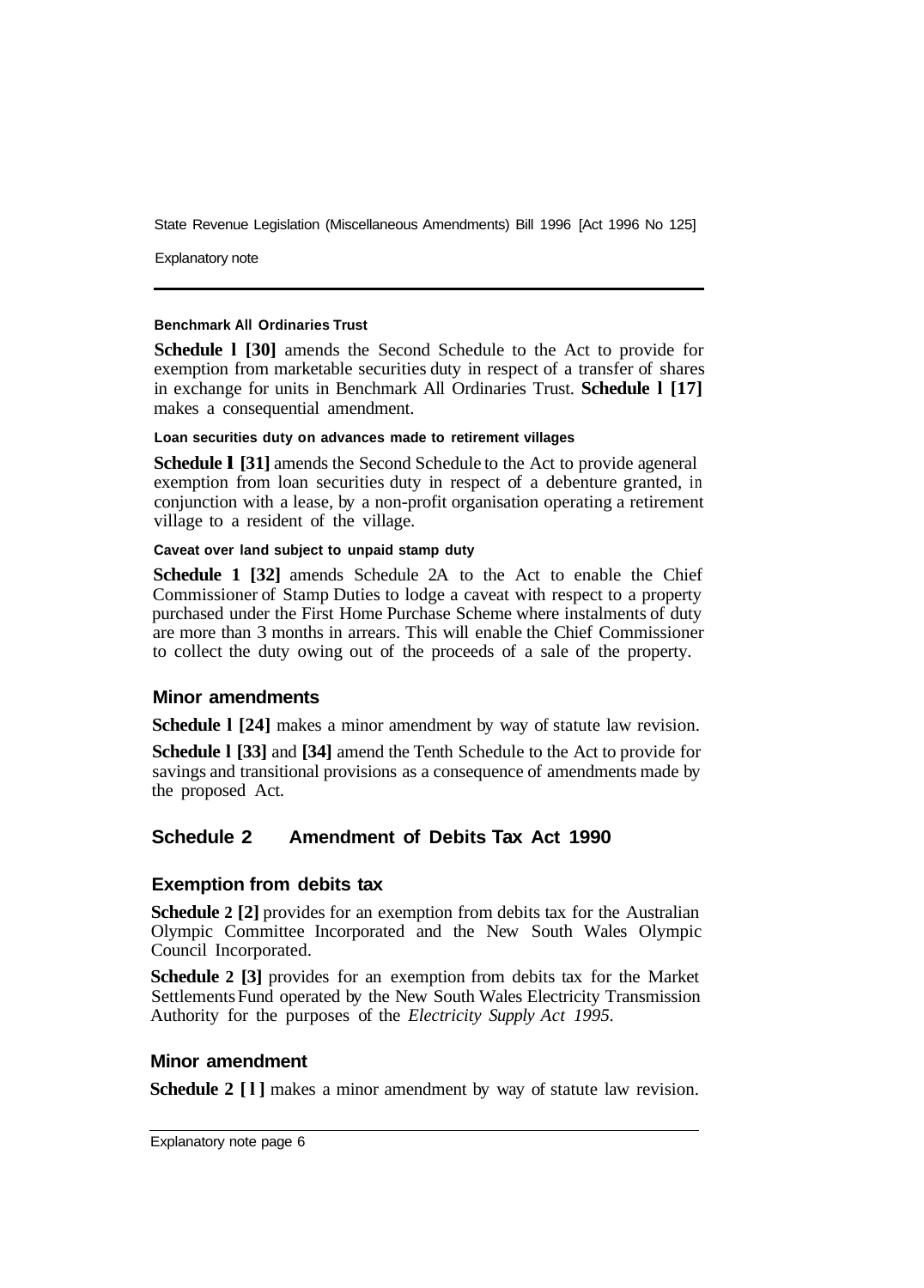Explanatory note

## **Schedule 3 Amendment of Pay-roll Tax Act 1971**

## **Superannuation benefits**

**Schedule 3 [l]** and **[3]** amend the definition section of the Act to simplify the definition of *superannuation benefit,* at the same time making it clear that no such benefit constitutes wages within the meaning of the Act unless it is paid or payable in respect of services rendered by an employee on or before 30 June 1996.

Section 3AA (2) provides that the wages of persons contracted to serve the Crown or employed on certain other contracts or as company directors, insurance agents or in certain other occupations are taxable. **Schedule 3 [2]**  amends the definition section of the Act to provide that a superannuation benefit provided to a person whose wages are subject to pay-roll tax under section 3AA (2) of the Act is also subject to pay-roll tax.

**Schedule 3 [10]** inserts transitional provisions dealing with payments made to a defined benefit superannuation scheme or an unfunded scheme that, although made after 30 June 1996, are alleged to be made to make up a deficiency in the relevant scheme in respect of services rendered by an employee on or before that date. The provisions indicate the evidence the Chief Commissioner will require an employer to keep in relation to such payments, and enable provision to be made by regulation for determining the manner of attribution of certain superannuation payments to employees and for the apportionment of any such payment (as partly taxable and partly not) in cases where the payment relates to an employee who rendered services both before and after 30 June 1996. **Schedule 3 [4]** makes a consequential amendment.

## **Double taxation**

**Schedule 3 [5]** amends section **3**AA of the Act (the section that defines *wages)* to provide, for the avoidance of any doubt, that an amount paid or payable by an employer that is characterised as wages by more than one provision of the Act is nevertheless taxable once only.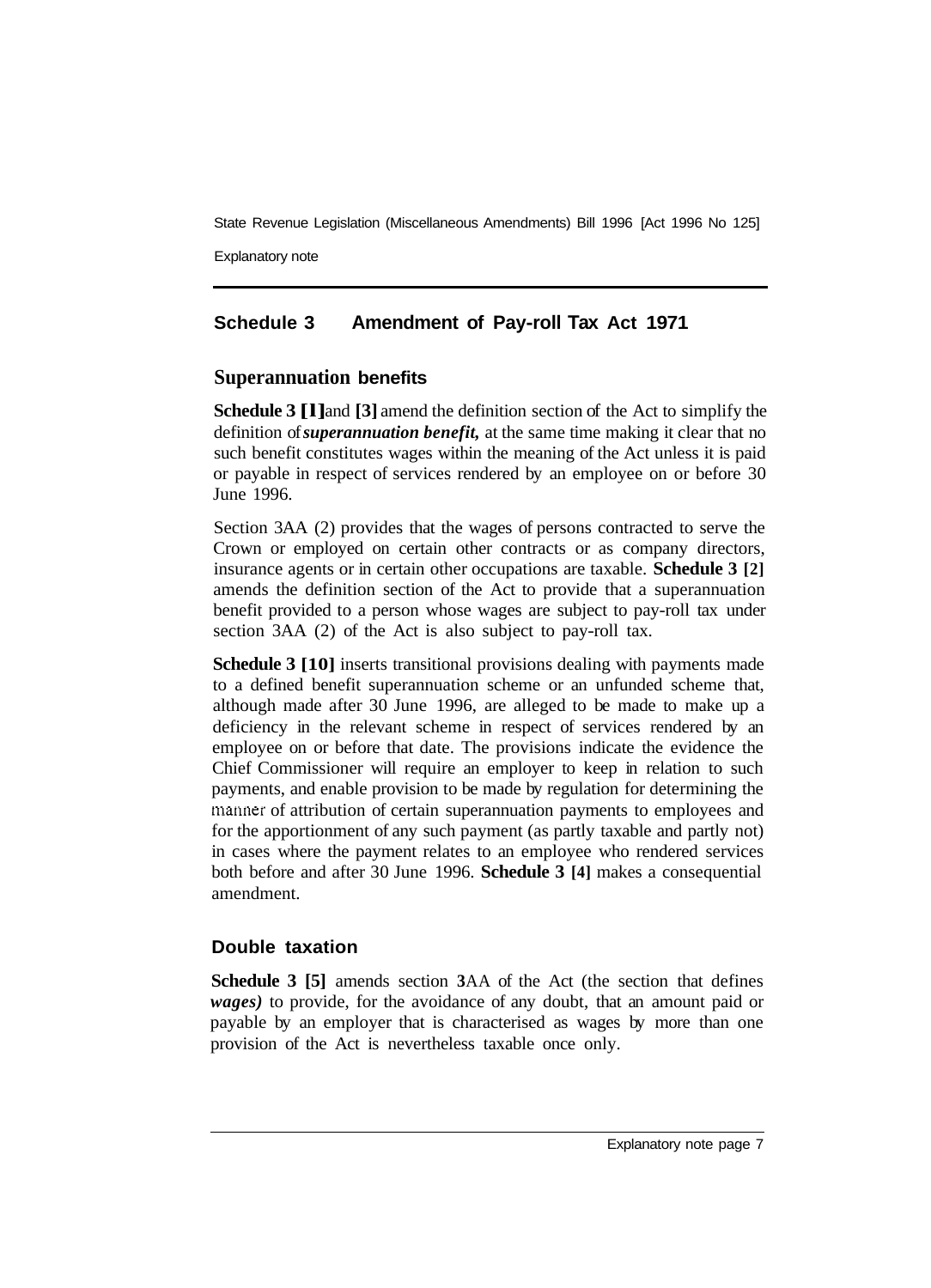Explanatory note

#### **Wages paid for off-shore work**

Section 6 of the Act provides that, in general, wages paid in New South Wales are taxable wages. An exception is made in the case of wages paid to an employee who works "outside Australia" for a period of 6 months or more. **Schedule 3 [6]** amends the section to vary the exception, which will now apply only where the employee is working in another country.

#### **Minor amendments**

**Schedule 3 [7]** and **[8]** make minor amendments by way of statute law revision.

**Schedule 3 [9]** amends Schedule 6 to the Act to provide for savings or transitional provisions as a consequence of amendments made by the proposed Act.

#### **Schedule 4 Amendments relating to land tax**

#### **Flood liable land in the Land Tax Act 1956**

**Schedule 4.1** amends the definition of *flood liable land* (cast in terms of unsuitability for building as determined by a local council) to include also land that the Chief Commissioner determines is unsuitable for building.

#### **Amendments to Land Tax Management Act 1956**

**Schedule 4.2 [l]** inserts a definition of *principal place of residence* of a person to make it clear that this concept, which is already used in the Act, requires comparison of all the residences of the person worldwide rather than just those in New South Wales.

**Schedule 4.2 [2]** and **[3]** amend section 10T under which land that is intended to be a person's principal place of residence may qualify for exemption as if it were already the person's principal place of residence. Item **[2]** makes it clear that the relevant intention must be to occupy the land *solely*  for that purpose.

Item **[3]** adds to the disqualifications set out in section 10T, so that a person will be disqualified if

(a) the person has, in previous years, obtained an exemption in respect of another parcel of land, or

Explanatory note page 8